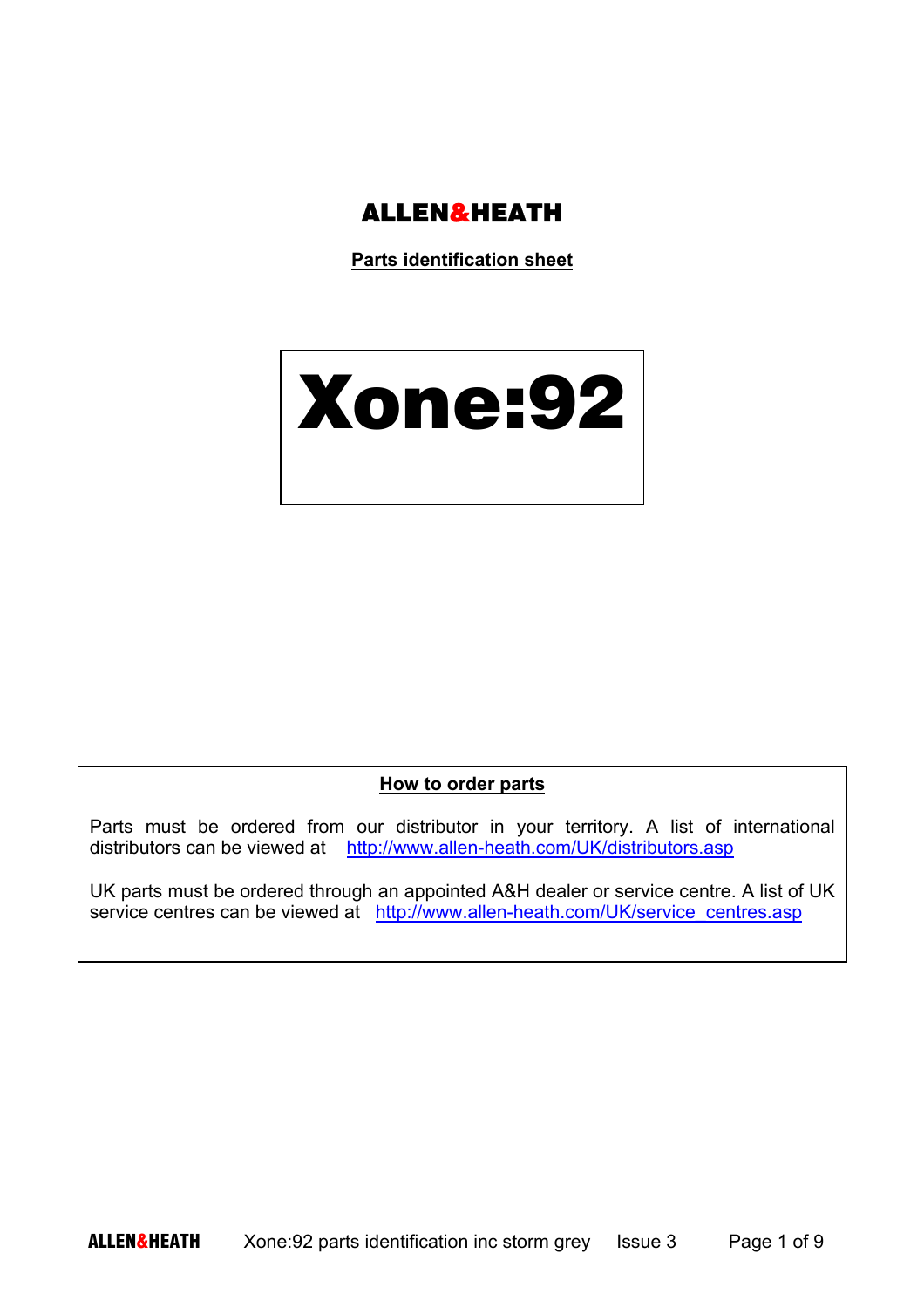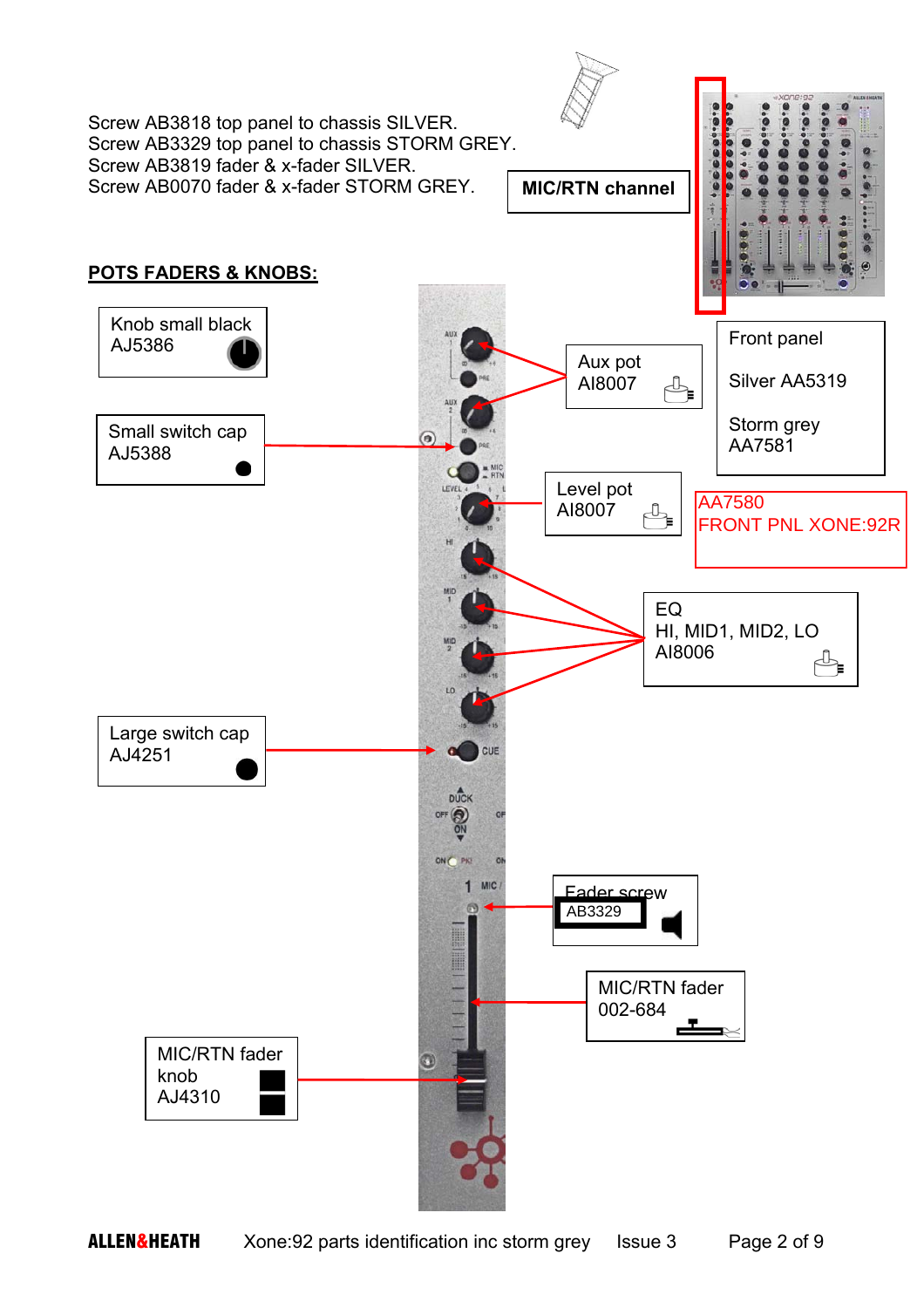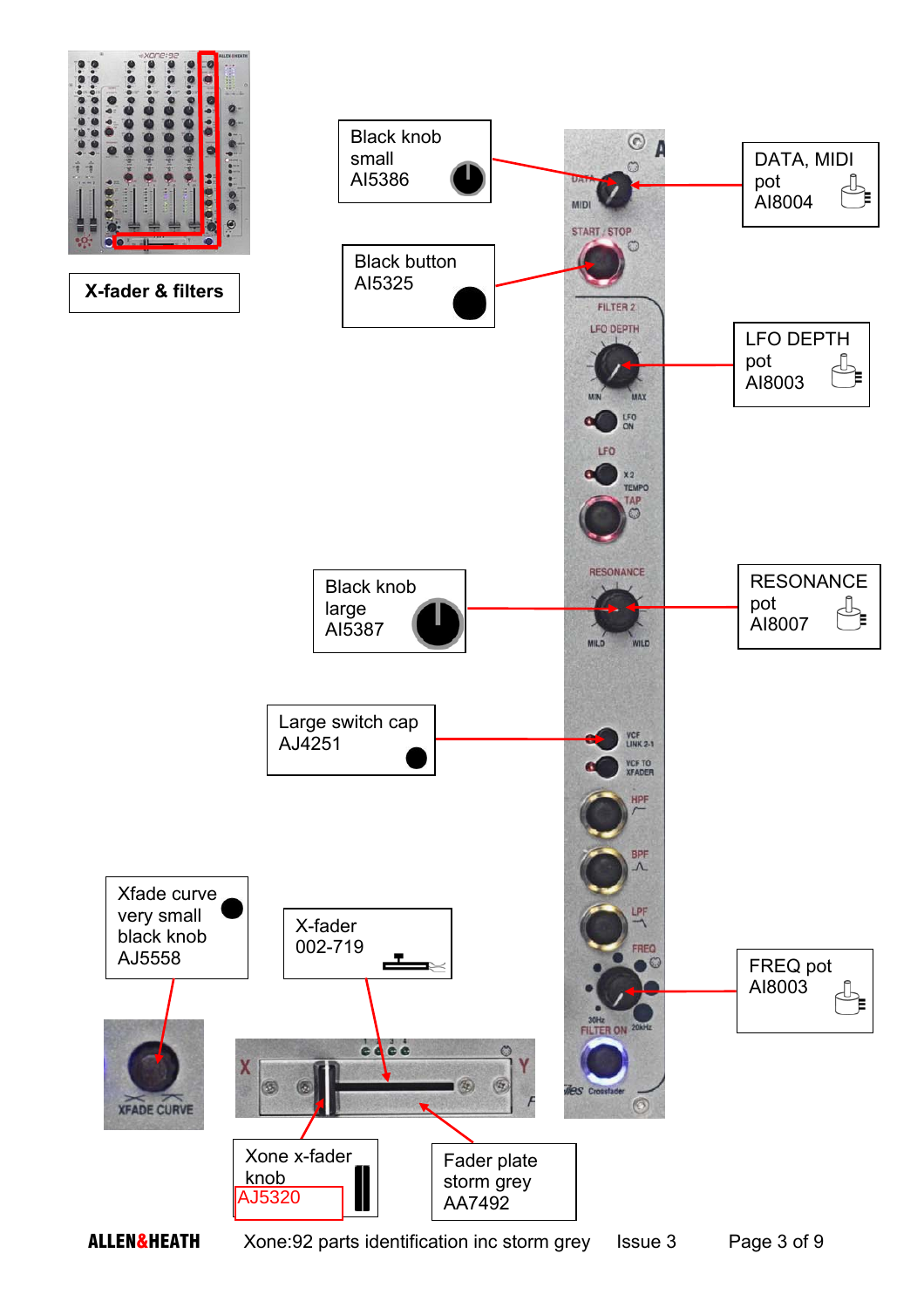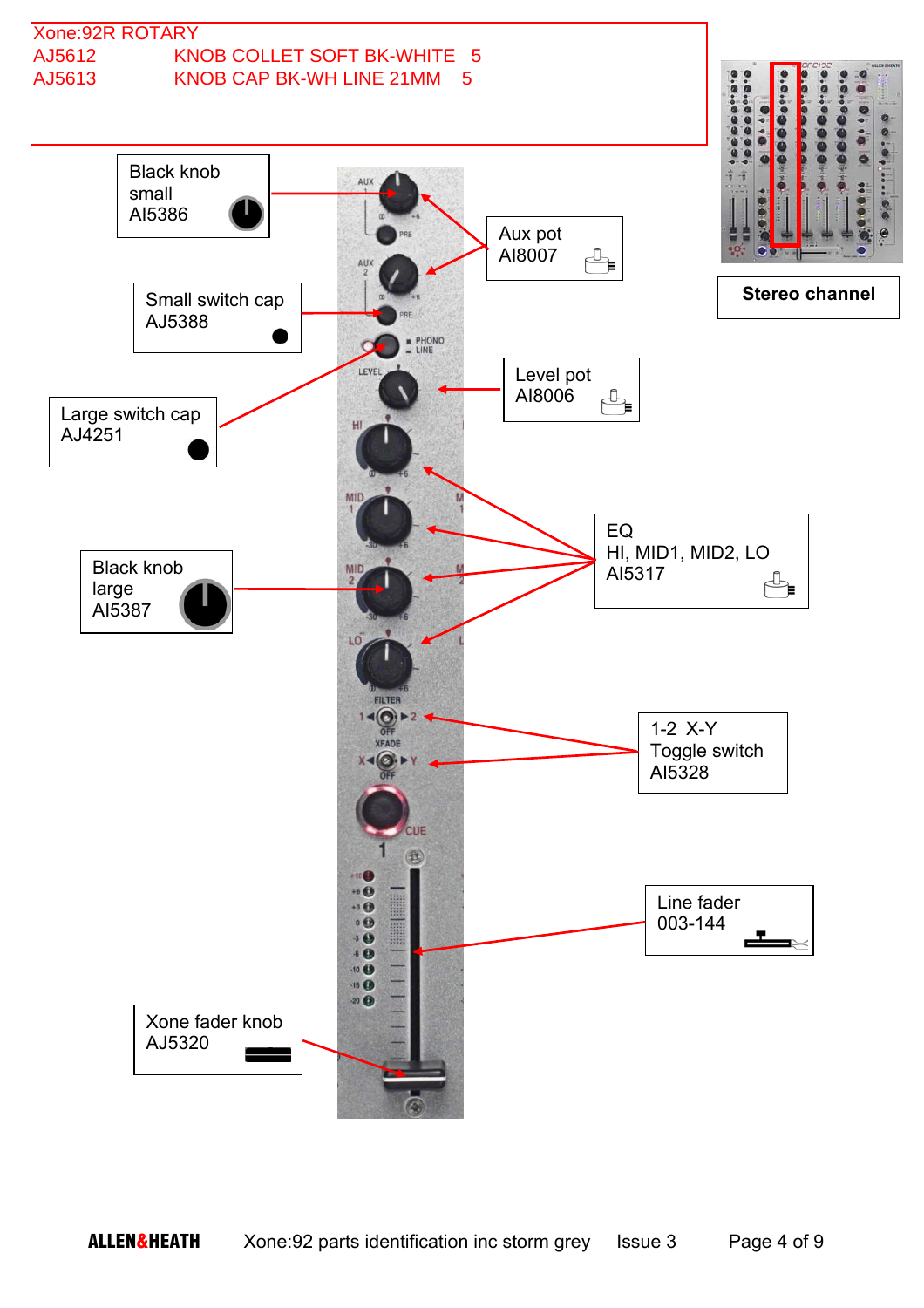

**Monitor section** 

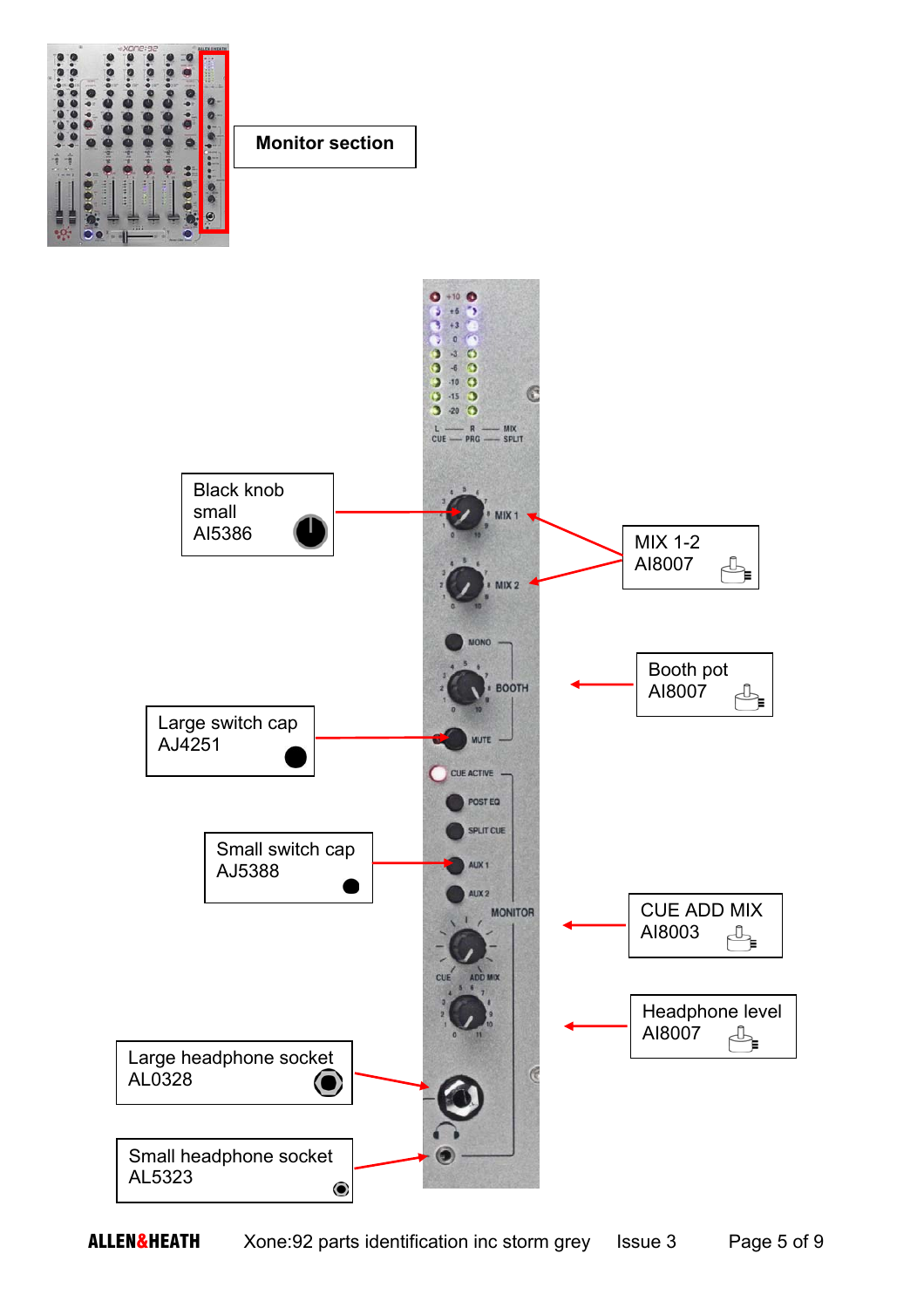

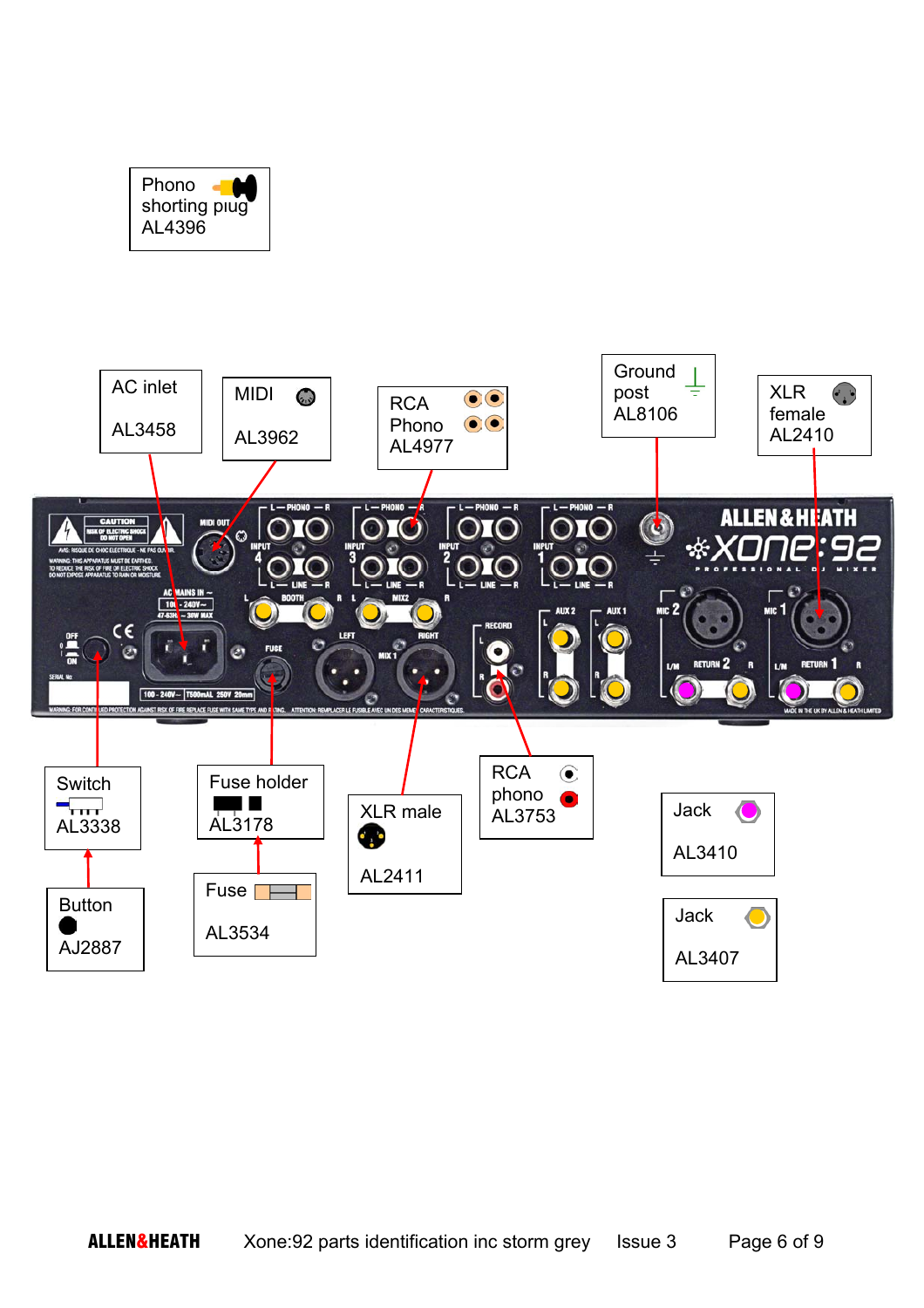## **INTERIOR PARTS:**





Mic/Stereo Return 003-136

Stereo 003-137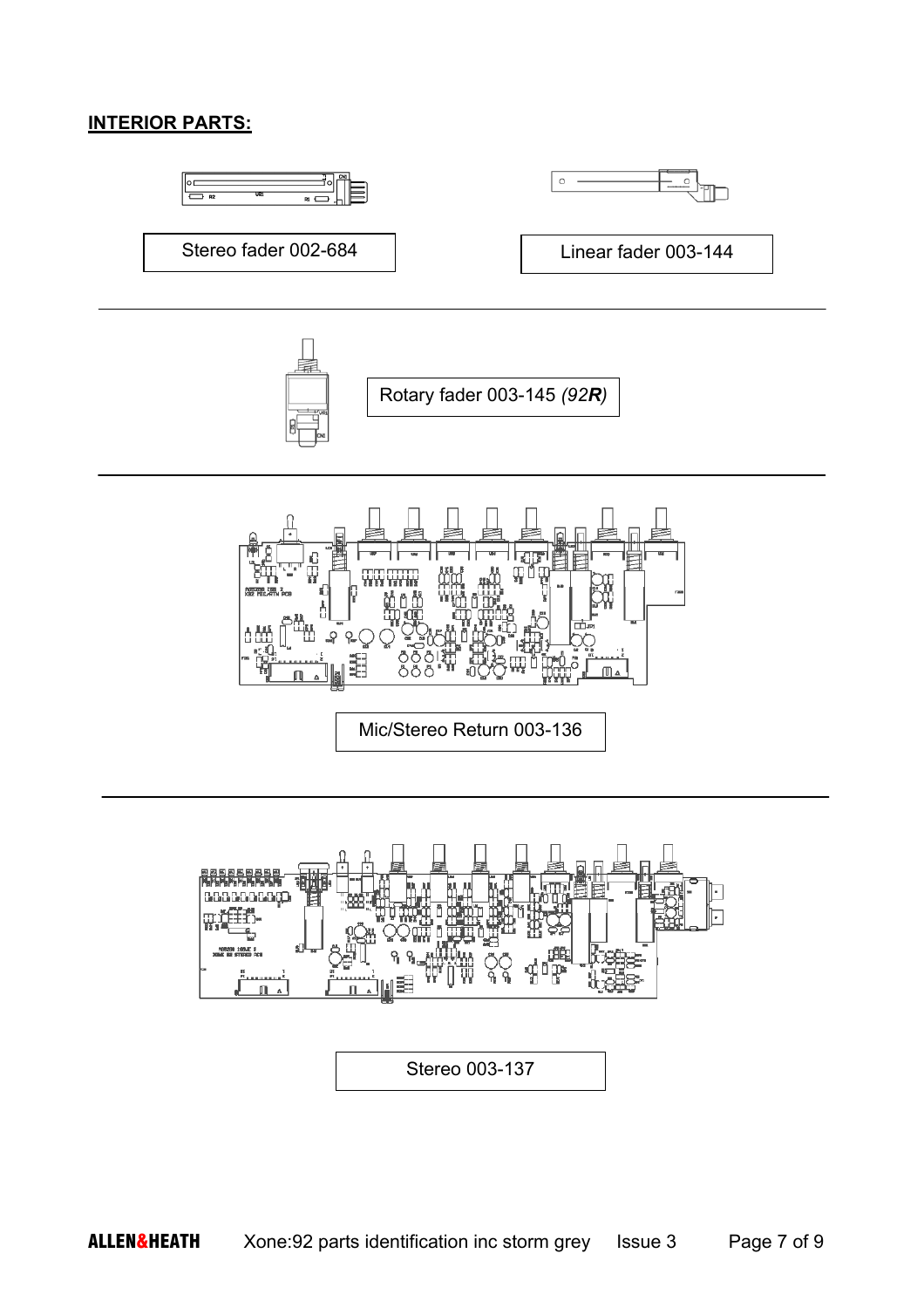

Do not fit older 003 PCBs to a newer mixer fitted with 004 PCBs. FILTER 1 Original PCB 003-138 has been replaced with 004-243 FILTER 2 Original PCB 003-143 has been replaced with 004-245